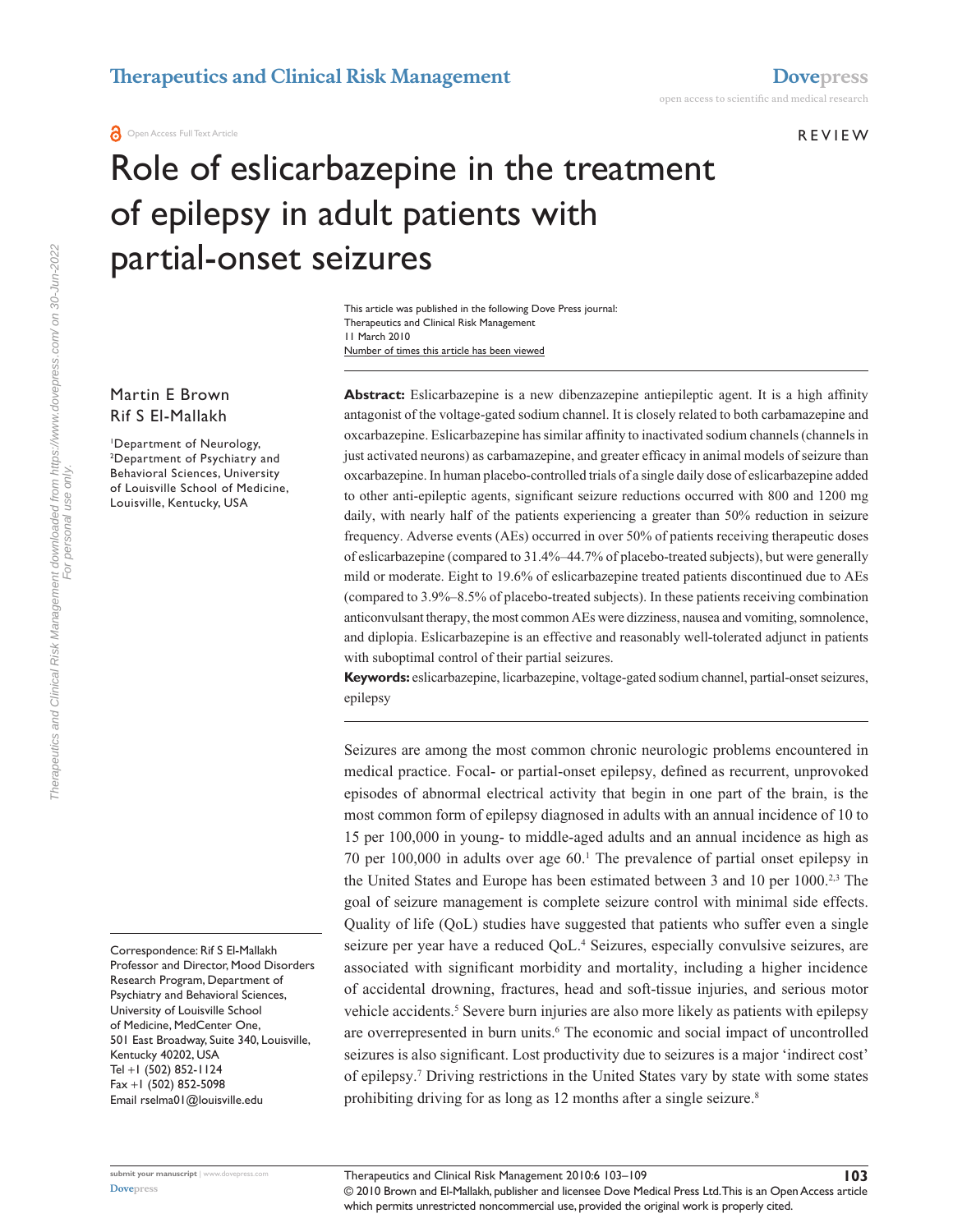Complete seizure control is not easily achieved. In one large observational study, only 47% of patients became seizure free following initial monotherapy with an appropriately chosen anti-epileptic drug (AED), and only 63% of patients ultimately became seizure-free with medical management.<sup>9</sup> Side-effects of AEDs are common, and frequently contribute to non-compliance. Newer AEDs, while not necessarily more effective at controlling seizures, clearly have fewer drugdrug interactions and may be better tolerated.10 Laboratory monitoring for hematologic and metabolic effects is often unnecessary with newer AEDs, although idiosyncratic reactions still occur. On the other hand, potential teratogenicity and effects of long-term therapy are better understood in older AEDs. Given the prevalence of epilepsy which is refractory to currently available medications, new agents with favorable efficacy and tolerability are desirable.

Eslicarbazepine acetate (Stedesa™ in the United States; Zebinix®, Exalief® in Europe; chemical name (*S*)-(–)-10-acetoxy-10,11-dihydro-*5H*-dibenz[*b,f*]azepine-5-carboxamide; development name BIA 2-093), is a new dibenzazepine that has documented efficacy as an adjunct agent in patients with inadequately controlled partial-onset seizures. It is currently being reviewed by the United States Food and Drug Administration and has been approved by the European Medicines Agency (EMEA) in the European Union. Additionally, it is undergoing investigation for monotherapy treatment of partial epilepsy and bipolar illness.

#### **Pharmacology**

Eslicarbazepine is administered as the acetate salt which is rapidly and nearly completely reduced by esterases in the liver to the S enantiomer, S-licarbazepine or eslicarbazepine (BIA 2-005)

(Figure 1). This is the active form in the brain and accounts for approximately 95% of the metabolic product of the parent prodrug.11 The inactive R enantiomer and oxcarbazepine account for less than  $5\%$  of the metabolic product.<sup>11,12</sup> It is important to note that eslicarbazepine is the active metabolite of oxcarbazepine. Oxcarbazepine is actually a pro-drug that is metabolized into both the S and R enantiomers of licarbazepine at a ratio of 4 or 5 to 1.12,13 The nearly complete conversion of eslicarbazepine acetate to the active eslicarbazepine is believed to be the mechanism leading to fewer adverse neurological consequences in rats than oxcarbazepine,<sup>14</sup> and more consistent anti-seizure effect than oxcarbazepine in a rat electroshock seizure model.<sup>12</sup>

### **Mechanism of action**

Eslicarbazepine binds avidly and blocks the inactivated voltage-gated sodium channel (VGSC). The VGSC is the major source of sodium entry when a neuron depolarizes, and consequently allows for the action potential to propagate. VGSCs have 3 states. In the deactivated or resting state, the VGSC is closed, but the channel is responsive to a depolarization signal. When the cell depolarizes, the VGSC opens to allow sodium ion entry. After the action potential, the VGSC enters an inactivated state, in which it is closed and not responsive to voltage changes.15 Eslicarbazepine binds to the inactivated form of the VGSC and prevents its reversion to the receptive resting or deactivated form.16,17 This means that eslicarbazepine binds to more active neurons preferentially. This mechanism is shared by carbamazepine, oxcarbazepine, and other anticonvulsants.17,18 The affinity of eslicarbazepine to the inactivated form of the VGSC is similar to that of carbamazepine, but its affinity to the resting form of VGSC is some 3 times less.12,17 This suggests that eslicarbazepine is less



Figure I Eslicarbazepine is formed by reduction of the acetate salt (shown on the right) or may be found as the predominant (4:1) active metabolite of oxcarbazepine (middle). Carbamazepine and its active epoxide metabolite are shown on the left. Reprinted with permission from Almeida L, Soares-da-Silva P. Eslicarbazepine acetate (BIA 2-093). *Neurotherapeutics.* 2007;4:88-96.<sup>12</sup> Copyright © 2007 Elsevier.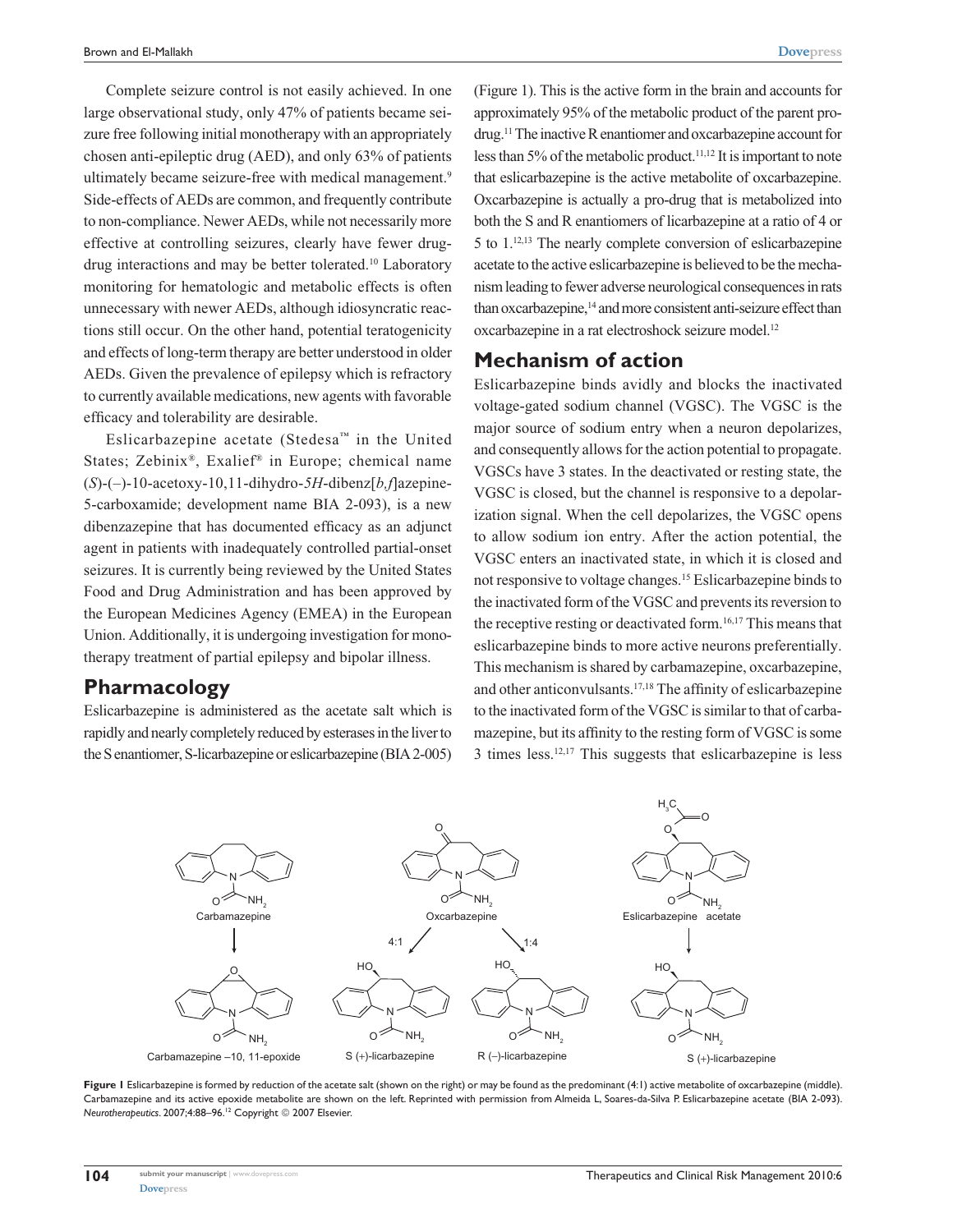likely to bind to normally active neurons, and therefore, less likely to cause adverse neurological consequences. Indeed when compared with either carbamazepine or oxcarbazepine, eslicarbazepine had less neurologic impairment in rats,14 and was less toxic to cultured hippocampal neurons.<sup>19</sup>

# **Pharmacokinetics**

Bioavailability of eslicarbazepine in a liquid suspension or tablet formulations is equivalent.<sup>20</sup> Food does not affect the absorption or subsequent drug levels.21,22 The possible effect of gender on pharmacokinetics was studied in 24 healthy subjects (12 male) who received eslicarbazepine for 8 days. There were no significant differences in the bioavailability of the drugs, although women absorbed more drug than men.23 Finally, age did not affect absorption when young (age 18–40 years,  $n = 12$ ) and older (age  $> 65$  years,  $n = 12$ ) subjects received  $600$  mg in a single dose.<sup>11</sup>

The time to maximal serum concentration for the therapeutic doses of 900 or 1200 mg/day, or up to 2400 mg/day, ranges from 2.3 to 4 hours.<sup>12</sup> Both the rate and the area under the curve (AUC) increased in a linear fashion with increasing dose (400–2400 mg/day). The effective half-life of eslicarbazepine is approximately 20 to 24 hours, with steady state being reached in 4 to 5 days.<sup>12</sup>

Eslicarbazepine acetate is metabolized to eslicarbazepine very rapidly in the liver. Levels of the parent drug, eslicarbazepine acetate, are too low to be measureable after single or multiple doses.12 Eslicarbazepine is eliminated exclusively by the kidney and 91% of the drug is recovered in the urine.<sup>24</sup> Clearance from the plasma occurs at a consistent rate of 20 to 30 mL/min.12 Approximately 20% of the dose is recovered in the urine after 12 hours, and 40% within 24 hours.<sup>12,25</sup> Subjects with moderate hepatic impairment  $(n = 8)$  break down eslicarbazepine acetate more slowly, so that its levels can actually be detected, but this difference does not significantly alter the pharmacokinetics.24 Subjects with mild renal impairment  $(n = 8)$  eliminate eslicarbazepine more slowly than healthy controls (10.2 mL/min vs 17.3 mL/min in controls), but this not clinically significant.26 However, subjects with moderate  $(n=8)$  or severe renal impairment  $(n=8)$  clear eslicarbazepine much more slowly (3.7 mL/min and 1.5 mL/min, respectively).26 Eslicarbazepine is cleared with dialysis in subjects with end-stage kidney disease requiring dialysis.<sup>26</sup>

Enantiomer-specific levels can be measured with high performance liquid chromatography separation and ultraviolet light detection method.27 Levels at therapeutic doses ranged from 4.7  $\pm$  4.0 µg/mL for 800 mg/day to 8.9  $\pm$ 6.6 µg/mL for 1200 mg/day.28

Pharmacokinetic interactions have been observed between eslicarbazepine and other commonly used antiepileptic drugs, similar to interactions seen with oxcarbazepine (Table 1).29 Steady state levels of eslicarbazepine were associated with a significant increase in both phenytoin and phenobarbital, possibly due to inhibition of the hepatic enzyme CYP2C19.29 Conversely, phenytoin and phenobarbital increased clearance of eslicarbazepine, and a 33% decrease in eslicarbazepine exposure was noted with concomitant phenytoin therapy.29 Small, possibly insignificant increases in clearance of topiramate, lamotrigine and carbamazepine were seen with concomitant use of eslicarbazepine, while a significant increase in eslicarbazepine clearance was noted with concomitant carbamazepine therapy.<sup>29</sup> Other commonly used medications which may be affected by eslicarbazepine include warfarin and hormonal contraceptives.<sup>12</sup> Eslicarbazepine may lower levels of ethinylestradiol, possibly interfering with the efficacy of certain hormonal contraceptives, and may increase levels of tolbutamide, a first generation sulfonylurea.<sup>12</sup> There are no kinetic interactions between eslicarbazepine and digoxin,<sup>30</sup> or metformin<sup>31</sup> when studied in healthy subjects taking both medications.

## **Efficacy studies**

Eslicarbazepine has been shown to be effective in several animal models of epilepsy. In maximal electroshock seizures, eslicarbazepine was equal to carbamazepine, and superior to oxcarbazepine at 2 and 4 hours after the dose. At 8 hours after dose, all three drugs were equivalent.<sup>12</sup> Eslicarbazepine was equivalent to carbamazepine in prevention of seizures in the amygdala kindling model.12 Furthermore, eslicarbazepine has been shown to be effective in the control of seizures induced

**Table 1** Summary of potential pharmacokinetic interactions between eslicarbazepine and other medications<sup>29</sup>

|                  | <b>Effect of eslicarbazepine</b><br>on other drugs | <b>Effect of other drugs</b><br>on eslicarbazepine |
|------------------|----------------------------------------------------|----------------------------------------------------|
| Phenytoin        | ↑↑                                                 | ↓                                                  |
| Phenobarbital    | ↑↑                                                 | $\downarrow$ ?                                     |
| Topiramate       | $\downarrow$                                       | $\leftrightarrow$                                  |
| Lamotrigine      | $\downarrow$                                       | $\leftrightarrow$                                  |
| Carbamazepine    | $\downarrow$                                       | ↓                                                  |
| Valproate        | $\leftrightarrow$                                  | $\leftrightarrow$                                  |
| Levetiracetam    | $\leftrightarrow$                                  | $\leftrightarrow$                                  |
| Warfarin         | $\downarrow$                                       | $\leftrightarrow$                                  |
| Ethinylestradiol |                                                    | ŗ                                                  |
| Tolbutamide      |                                                    | ŗ                                                  |
|                  |                                                    |                                                    |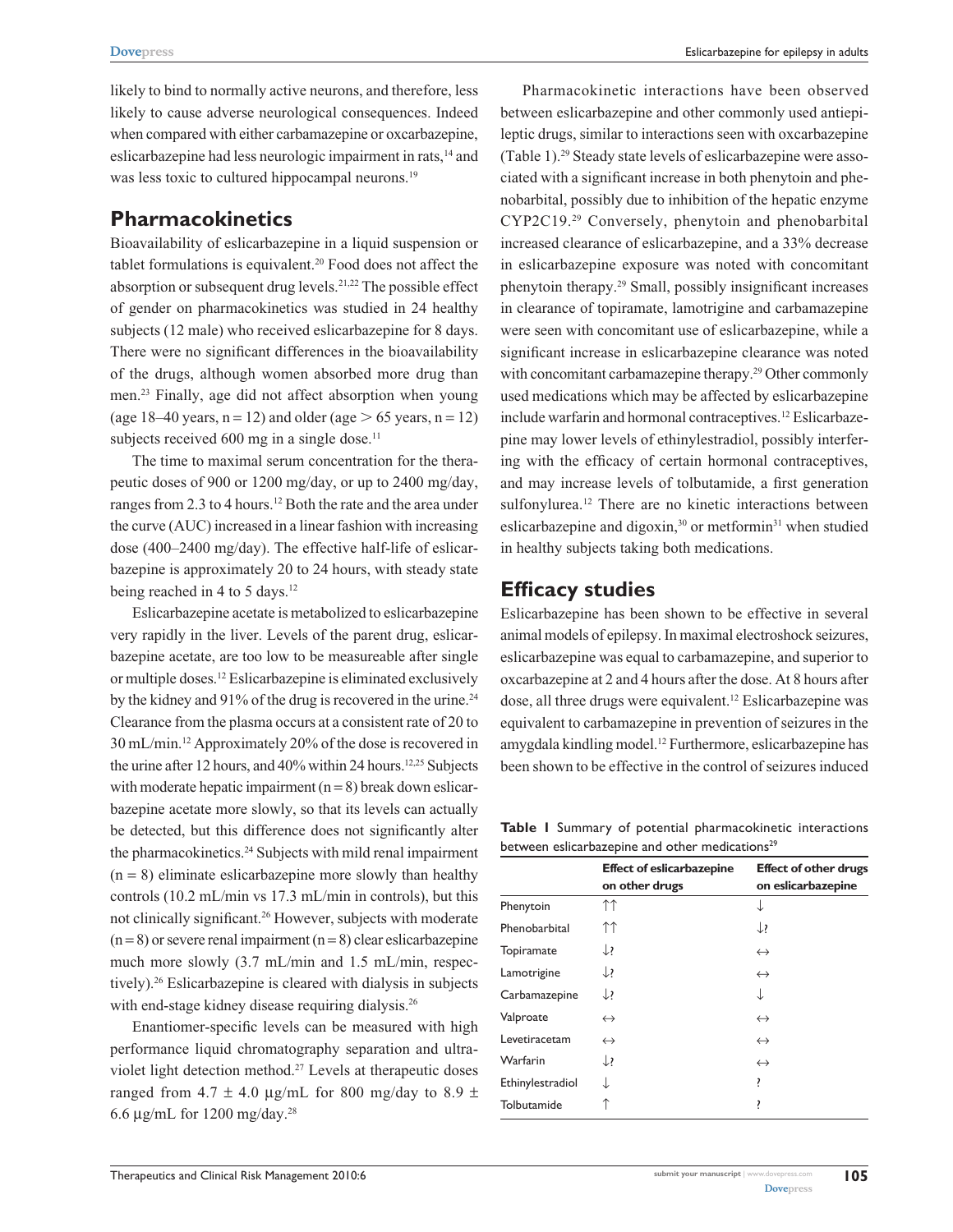by proconvulsant agents such as metrazole, bicuculline, 4-amino-pyridine,<sup>12</sup> latruncullin  $A<sub>1</sub><sup>32</sup>$  and picrotoxin.<sup>33</sup>

In humans, the clinical trials have focused on partial-onset seizures. In the first published study, 143 patients with  $\geq$ 4 partial onset seizures/month, were recruited in a 12-week, multicenter, randomized, double-blind, placebo-controlled comparison of eslicarbazepine once daily ( $n = 50$ ), twice daily ( $n = 46$ ), or placebo  $(n = 47)$  added to their existing anticonvulsant regimen.34 The dosage of eslicarbazepine was increased every 4 weeks from 400 mg/day to 800 mg/day, to 1200 mg/day. One hundred thirteen (78.5%) patients completed the study. Mean age was approximately 39, and mean body mass index (BMI) was approximately 25. Nearly half (40.6%) were male.<sup>34</sup>

Partial seizures with secondary generalization were the most common (77.6%), followed by complex partial seizures (74.8%), and simple partial seizures (32.9%). Concomitant anticonvulsants consisted of: valproic acid (65.0%), topiramate (30.8%), lamotrigine (30.1%), clonazepam (15.4%), and phenytoin (7.7%). Patients receiving oxcarbazepine were excluded from the study. Phenytoin was over represented in the placebo group (17% of placebo treated patients) compared to single daily dose group  $(2\%)$  or twice daily dose group  $(4\%)$ .<sup>34</sup>

Response was defined as a minimum of 50% reduction in seizure frequency versus baseline. Single daily dosed eslicarbazepine was more effective than placebo (54% vs 28%, respectively; 90% CI =  $-\infty$ , -14, *P* = 0.008). Twice daily dosing was not significantly better than placebo (41% vs 28%, respectively;  $90\%$  CI =  $-\infty$ ,  $-1$ ,  $P = 0.12$ ). The greatest reduction in seizure number occurred in subjects receiving a single dose of 1200 mg/day with a 60% reduction compared to a 30% reduction in those receiving placebo  $(P= 0.002)$ .<sup>34</sup> Elimination of seizures occurred in 24% of those receiving eslicarbazepine compared to only 9% of those receiving placebo  $(P < 0.05)^{34}$ 

In a similar, larger study, 402 patients were recruited in a 12-week, randomized, double-blind, placebo-controlled study of single daily dose of 400 mg (n = 100), 800 mg (n = 98), 1200 mg (n = 102), or placebo (n = 102).<sup>28</sup> Of the 402 patients, 330 (82%) completed the study. The mean age was 39 years (range 18–76 years). Half (51%) were women, and all were Caucasian. The mean BMI was 24.5. Most patients were receiving 2 concomitant anticonvulsants ( $n = 257$ , 63.9%), only 2 were receiving 3 anticonvulsants, and the remainder ( $n = 143, 35.6\%$ ) were taking only one concomitant anticonvulsant. The most common concomitant anticonvulsant was carbamazepine (58.5%), followed by lamotrigine (26.1%), valproic acid (25.6%), topiramate (13.7%), levetiracetam (8.5%), phenobarbital (8.2%), clonazepam (7.5%), and gabapentin  $(5.5\%)$  (oxcarbazepine excluded).<sup>28</sup>

**submit your manuscript** | <www.dovepress.com>

**[Dovepress](www.dovepress.com)** 

The most common seizure type was complex partial seizures (69.7%). Nearly half of the patients had secondarily generalized seizures (46.3%) and simple partial seizures  $(44.0\%)$ . A small fraction had unclassified seizures  $(4.5\%)$ .<sup>28</sup> Duration of epilepsy was approximately 21 years, and the mean baseline seizure frequency was 2.9 seizures/week.

There was a dose related increase in the fraction of patients who responded  $(\leq 50\%$  reduction in seizure frequency). Twenty percent of placebo-treated patients responded, compared to 23% of those receiving eslicarbazepine 400 mg/day (ns),  $34\%$  of 800 mg/day ( $P < 0.05$ ), and  $43\%$  of 1200 mg/day  $(P < 0.001)$ <sup>28</sup>. The likelihood of being free of seizures was only slightly higher with eslicarbazepine compared to placebo (8% of those receiving 1200 mg/day,  $P < 0.05$ , 4% of those receiving 800 mg/day, ns, 2% of those receiving 400 mg/day, ns, and 2  $\%$  of those receiving placebo).<sup>28</sup> The statistical methodology used in this study of the last observation carried forward generally underestimates the utility of the drug.

There is only one published study in a paediatric population.35 Eleven young children (ages 2–7 years, mean age  $4.1 \pm SD$  1.4 years), 8 older children (7–11 years, mean age 9.1  $\pm$  1.6 years), and 10 adolescents (12–17 years, mean age  $14.5 \pm 1.6$  years) were given single daily doses of eslicarbazepine in an open fashion. Forty-one percent were male. The majority were on 3 concomitant anticonvulsants (55.2%), nearly one-third were on 2 anticonvulsants (27.6%), and the rest were on 1 anticonvulsant (17.2%). The most common concomitant agents were lamotrigine (65.5%) and valproic acid (65.5%), followed by topiramate (48.3%), clonazepam  $(27.6\%)$ , phenobarbital  $(13.8\%)$ , and gabapentin  $(10.3\%)$ <sup>35</sup>

Eslicarbazepine doses were initiated at 5 mg/kg/day for 4 weeks, and increased to 15 mg/kg/day for an additional 4 weeks, and then to 30 mg/kg/day (or 1800 mg/day, whichever was less) for the last 4 weeks.<sup>35</sup> Young children and adolescents experienced a dose related reduction in seizure frequency. In young children there was a 28.2%, 24.8%, and 40.6% reduction with doses of 5, 15, and 30 mg/kg/day, respectively. In adolescents there was a 17.1%, 31.7%, and 43.1% reduction in seizure frequency with ascending doses. This pattern was not observed in older children (11.7%, 5.0%, and 12.2% reduction in seizure frequency at doses of 5, 15, and 30 mg/kg/day). $35$ 

#### **Safety and tolerability**

Eslicarbazepine does not form the 10–11 epoxycarbamazepine metabolite that is formed when carbamazepine is prescribed. Consequently, it does not carry the same adverse consequences of that drug. However, when given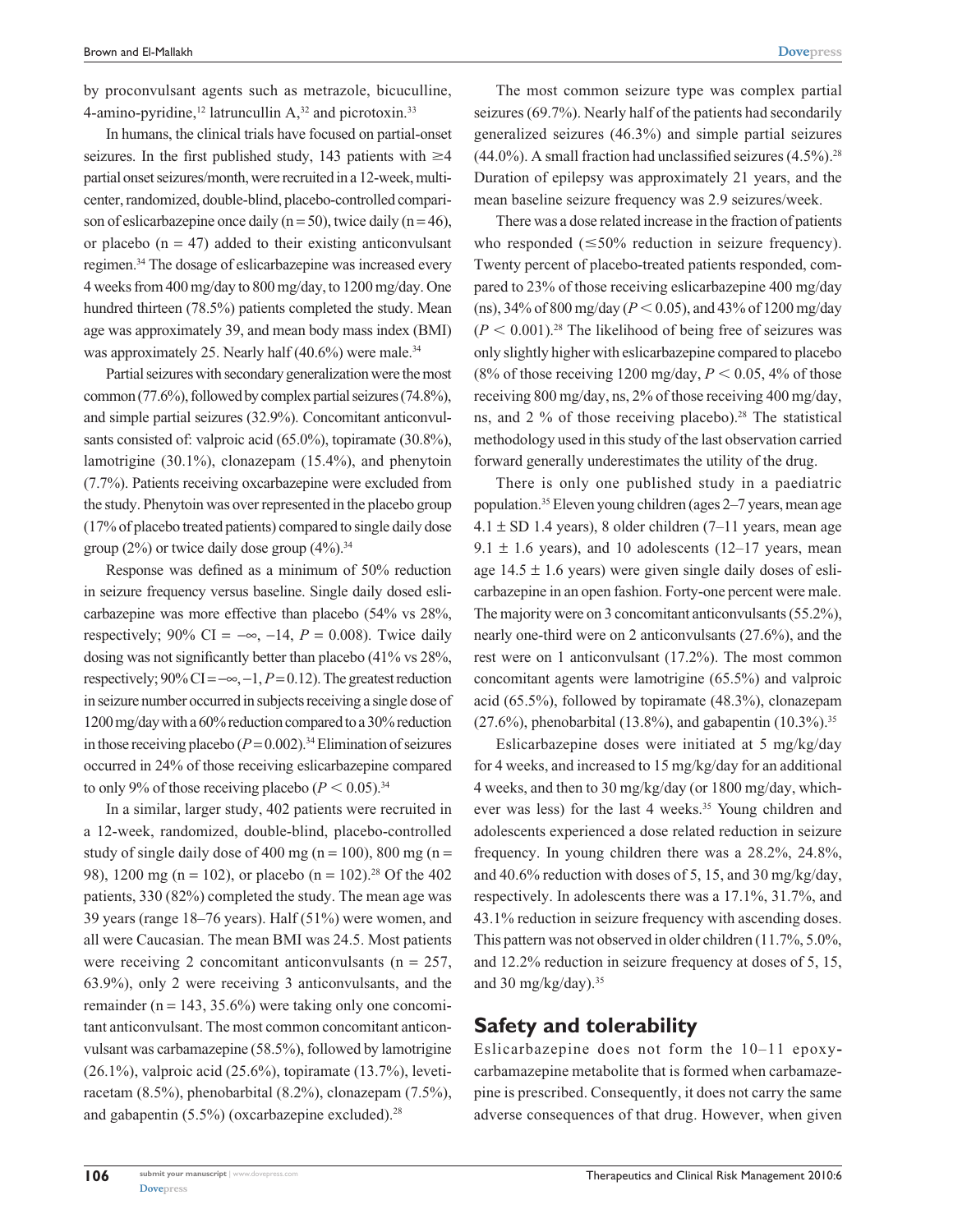| <b>Adverse</b><br>event (AE)     | <b>Placebo</b> | <b>Eslicarbazepine</b><br>400 mg/day | <b>Eslicarbazepine</b><br>800 mg/day | <b>Eslicarbazepine</b><br>1200 mg/day | <b>Eslicarbazepine</b><br>variable dose |
|----------------------------------|----------------|--------------------------------------|--------------------------------------|---------------------------------------|-----------------------------------------|
| Any AE                           | 31.4           | 44.0                                 | 50.0                                 | 60.8                                  | 39.6                                    |
| <b>Dizziness</b>                 | 2.0            | 4.0                                  | 14.3                                 | 13.7                                  | 4.1                                     |
| Headache                         | 5.9            | 5.0                                  | 9.2                                  | 10.8                                  | 5.2                                     |
| Diplopia                         | 0              | 2.0                                  | 7.1                                  | 10.8                                  | 0                                       |
| Somnolence                       | 2.0            | 6.0                                  | 9.2                                  | 9.8                                   | 4.1                                     |
| Vertigo                          | 1.0            | 2.0                                  | 2.0                                  | 5.9                                   | 0                                       |
| AE leading to<br>discontinuation | 3.9            | 4.0                                  | 8.2                                  | 19.6                                  | 7.3                                     |

Table 2 Summary of percentage of adverse events across two placebo-controlled trials<sup>27,33</sup>

as an add-on drug to other anticonvulsants in a placebocontrolled fashion, eslicarbazepine is associated with adverse events (AEs) in 41% to 61% of subjects (Table 2). In one study of 143 patients, the overall rate of AEs was not significantly different than placebo (ie, concomitant anticonvulsant) (Table 2).34 In a study of 402 patients, AEs for the highest dose were twice as common as seen in placebo (ie, concomitant anticonvulsant) (Table 2). $2^{8}$  The likelihood of adverse consequence is dose related with a higher rate of discontinuation for AE at higher doses (Table 2). The adverse effect profile is similar to that seen with both carbamazepine and oxcarbazepine and likely reflects a common mechanism of action. In all of the studies, there was only one death, a placebo-treated patient (ie, receiving concomitant anticonvulsants) who died from hypothermia. Electrocardiogram changes, specifically a mild prolongation of the PR interval, have been observed in patients taking eslicarbazepine.29 In recommending approval of eslicarbazepine in Europe, the European Medicines Agency advised a contraindication to the administration of eslicarbazepine to patients with 2nd or 3rd degree heart block and caution with co-administration of any drugs known to increase the PR interval.29

There were no significant changes in blood cell parameters or serum sodium levels. Among the two placebo-controlled studies, there were 4 cases of abnormal laboratory findings. One case of hyponatremia (123 mmol/L) occurred in a patient receiving eslicarbazepine 800 mg once daily with concomitant carbamazepine and a baseline sodium of 133 mmol/L.28 Additionally there was one case each of mild electrolyte imbalance, mild anemia, and a moderate elevation of creatine kinase.34

The overall plasma levels of eslicarbazepine varied in a linear fashion with dose over the therapeutic dose range (Table 3).28 None of the studies reported side effects as a function of concomitant anticonvulsant medication. This is an important point since AEDs with a similar mechanism (sodium channel blockade) might have an additive effect on observed AEs.

Among 29 children receiving eslicarbazepine in addition to other anticonvulsants, 21 subjects reported 54 AEs.<sup>35</sup> The frequency of reported AEs varied with dose so that 11 occurred with low dose of 5 mg/kg/day, 15 occurred with the moderate dose of 15 mg/kg/day, and 28 were reported with the high dose of 30 mg/kg/day.<sup>35</sup> All AEs at lower doses were mild. At 30 mg/kg/day there were 9 moderate AEs and 2 severe AEs. Moderate AEs included somnolence  $(n = 3)$ , vomiting  $(n = 2)$ , diplopia  $(n = 2)$ , dizziness  $(n = 1)$ , and disequilibrium  $(n = 1)$ . The severe cases were both related to worsening seizure disorder.<sup>35</sup>

## **Conclusions**

Eslicarbazepine acetate is a prodrug which is rapidly and almost completely metabolized to the active metabolite (S) licarbazepine. It is a member of the dibenzazepine family, which includes carbamazepine and oxcarbazepine. In animal studies, it has similar potency to the active metabolite of carbamazepine with fewer adverse effects and interactions, including cytochrome oxidases. Its preferential binding to VGSC in the inactivated state should result in selective inhibition of the most rapidly firing sodium channels, thereby limiting the excessive neuronal activity of seizures. It does not form the epoxide intermediate which is thought to be responsible for many of the adverse effects of carbamazepine. Its estimated half-life of 20–24 hours makes once-daily dosing a possibility.

|  | Table 3 Eslicarbazepine levels as a function of dose <sup>27</sup> |  |  |  |
|--|--------------------------------------------------------------------|--|--|--|
|--|--------------------------------------------------------------------|--|--|--|

| $400$ mg/day  | $800 \; mg/day$ | $1200$ mg/day |
|---------------|-----------------|---------------|
| $2.4 \pm 2.2$ | $4.7 \pm 4.0$   | $8.9 \pm 6.6$ |
|               |                 |               |
|               |                 |               |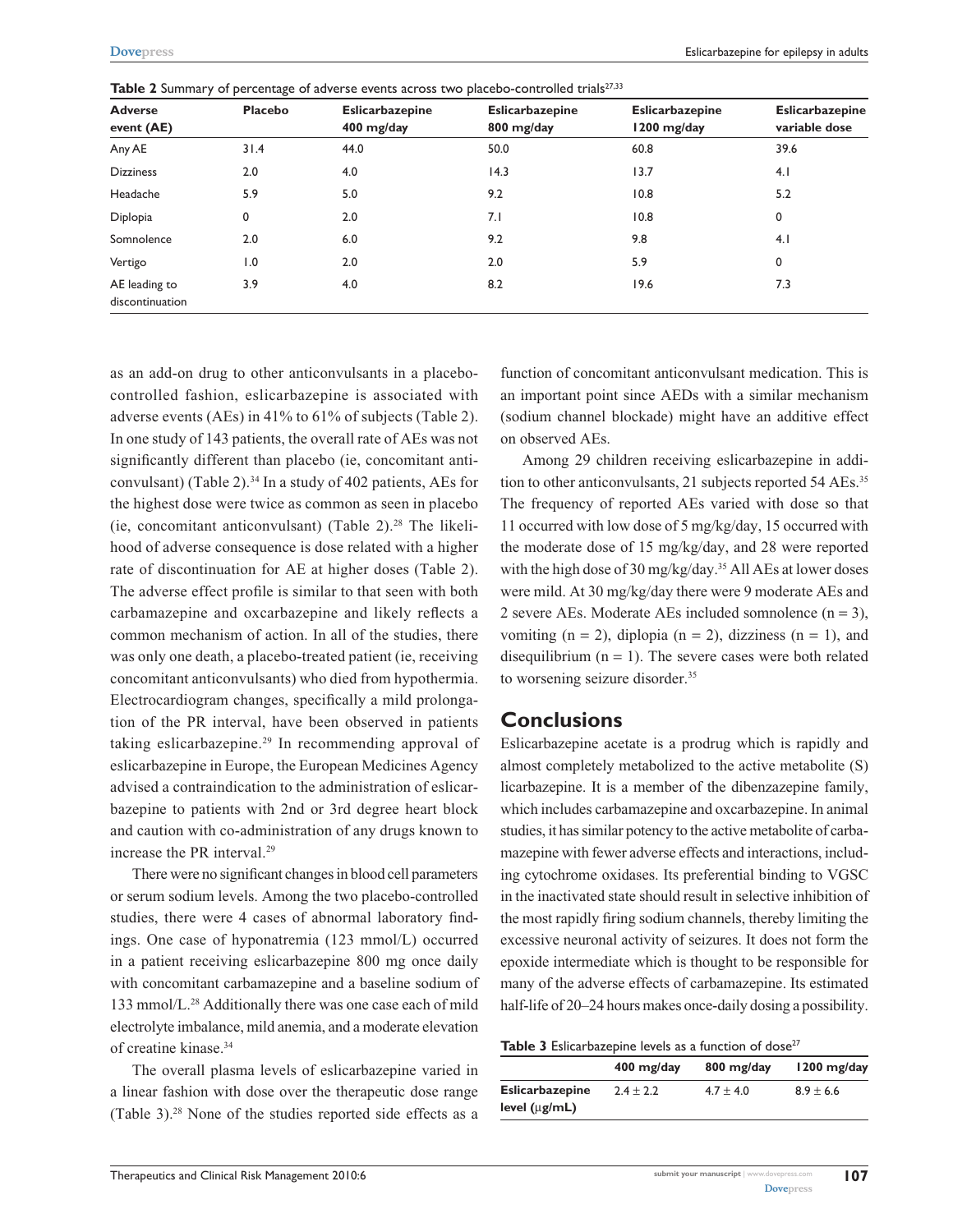Dosage adjustments will be necessary in patients with moderate to severe renal impairment. Eslicarbazepine may affect levels of other medications including phenytoin, warfarin and estrogen-containing oral contraceptives, and certain enzyme-inducing AEDs may lower levels of eslicarbazepine. A contraindication to eslicarbazepine has been recommended in patients with 2nd or 3rd degree heart block, otherwise eslicarbazepine appears to be very safe. Efficacy has been demonstrated in at least three clinical trials of eslicarbazepine as adjunctive therapy for seizures, with a significant reduction in seizures as compared to placebo. Eslicarbazepine was welltolerated in these trials, with the most common side effects being dizziness, nausea, vomiting, somnolence and diplopia. Hyponatremia, an idiosyncratic reaction occasionally seen with oxcarbazepine, was only reported in one study patient who was on both eslicarbazepine and carbamazepine.

The published studies investigated a relatively small number of patients with few comorbid medical problems. The effectiveness of eslicarbazepine in a typical clinical population still needs to be investigated. Initial use of eslicarbazepine will likely be as adjunctive therapy in adults with complex partial seizures who may be on a variety of other medications, including those affected by the CYP3A4 (including certain calcium channel blockers and zonisamide) and the CYP2C19 enzyme systems. Additionally, an examination of the side effect profile may be warranted on patients on other psychotropics (eg, antidepressants or antipsychotic medications) or cardiovascular agents that may accentuate the AE profile of eslicarbazepine. Finally, a study of endocrinologic effects of ESL may be warranted as changes in thyroid function $36,37$  and vitamin D levels $38,39$  have been observed in adults and children on oxcarbazepine and decreased bone mineral density has been observed in pediatric patients receiving oxcarbazepine.39

In the past few years, as AEDs with less toxicity and fewer interactions have become available, emphasis on monotherapy in treatment resistant epilepsy has begun to give way to a sort of 'rational polytherapy' as means of controlling seizures, $40,41$  by using smaller doses of a combination of AEDs with different mechanisms of action to attain the goal of complete seizure control with fewer side-effects. As a group, the sodium channel blockers are among the most frequently prescribed medications in the management of epilepsy. Although a direct comparison has not been performed, eslicarbazepine may be better tolerated and more effective in controlling partial onset seizures than oxcarbazepine. The added benefit of once-daily dosing, which is not possible with carbamazepine or oxcarbazepine, may improve patient compliance with therapy and thereby further improve seizure control. Eslicarbazepine appears to be a safe and effective addition to the armamentarium of physicians managing patients with epilepsy.

#### **Disclosures**

The authors declare no conflicts of interest.

#### **References**

- 1. Hauser WA, Annegers JF, Kurland LT. Prevalence of epilepsy in Rochester, Minnesota: 1940–1980. *Epilepsia*. 1991;32(4): 429–445.
- 2. Hauser WA, Annegers JF, Kurland LT. Incidence of epilepsy and unprovoked seizures in Rochester, Minnesota: 1935–1984. *Epilepsia*. 1993;34(3):453–468.
- 3. Forsgren L, Beghi E, Oun A, Sillanpaa M. The epidemiology of epilepsy in Europe – a systematic review. *Eur J Neurology*. 2005;12: 245–253.
- 4. Birbeck GL Hays RD, Cui XP, Vickrey BG. Seizure Reduction and Quality of Life Improvements in People with Epilepsy. *Epilepsia*. 2002;43(5):535–538.
- 5. Wirrell EC. Epilepsy-related Injuries. *Epilepsia*. 2006;47(Suppl 1): 79–86.
- 6. Josty IC, Narayanan V, Dickson WA. Burns in patients with epilepsy: changes in epidemiology and implications for burn treatment and prevention. *Epilepsia*. 2000;41(4):453–456.
- 7. Hamer HM, Spottke A, Aletsee C, et al. Direct and indirect costs of refractory epilepsy in a tertiary epilepsy center in Germany. *Epilepsia*. 2006;47(12):2165–2172.
- 8. Krauss GL, Ampaw L, Krumholz A. Individual state driving restrictions for people with epilepsy in the US. *Neurology*. 2001;57(10): 1780–1785.
- 9. Kwan P, Brodie MJ. Early identification of refractory epilepsy. *N Engl J Med*. 2000;342(5):314–319.
- 10. Faught E. Monotherapy in adults and elderly persons. *Neurology*. 2007;69(Suppl 3):S3–S9.
- 11. Almeida L, Falcão A, Maia J, Mazur D, Gellert M, Soares-da-Silva P. Single-dose and steady-state pharmacokinetics of eslicarbazepine acetate (BIA 2-093) in healthy elderly and young subjects. *J Clin Pharmacol*. 2005;45:1062–1066.
- 12. Almeida L, Soares-da-Silva P. Eslicarbazepine acetate (BIA 2-093). *Neurotherapeutics*. 2007;4:88–96.
- 13. Volosov A, Xiaodong S, Perucca E, Yagen B, Sintov A, Bialer M. Enantioselective pharmacokinetics of 10-hydroxycarbazepine after oral administration of oxcarbazepine to health Chinese subjects. *Clin Pharmacol Ther*. 1999;66(6):547–553.
- 14. Benes J, Parada A, Figueiredo AA, et al. Anticonvulsant and sodium channel-blocking properties of novel 10,11-dihydro-*5H*dibenz[*b,f*]azepine-5-carboxamide derivatives. *J Med Chem*. 1999; 42(14):2582–2587.
- 15. Yamaoka K, Vogel SM, Seyama I. Na<sup>+</sup> channel pharmacology and molecular mechanisms of gating. *Curr Pharm Des*. 2006; 12(4):429–442.
- 16. Parada A, Soares-da-Silva P. The novel anticonvulsant BIA 2-093 inhibits transmitter release during opening of voltage-gated sodium channels: a comparison with carbamazepine and oxcarbazepine. *Neurochem Int*. 2002;40:435–440.
- 17. Bonifácio MJ, Sheridan RD, Parada A, Cunha RA, Patmore L, Soares-da-Silva P. Interaction of the novel anticonvulsant, BIA 2-093, with voltage-gated sodium channels: comparison with carbamazepine. *Epilepsia*. 2001;42(5):600–608.
- 18. El-Mallakh RS, Huff MO. Mood stabilizers and ion regulation. *Harv Rev Psychiatry*. 2001;9:23–32.